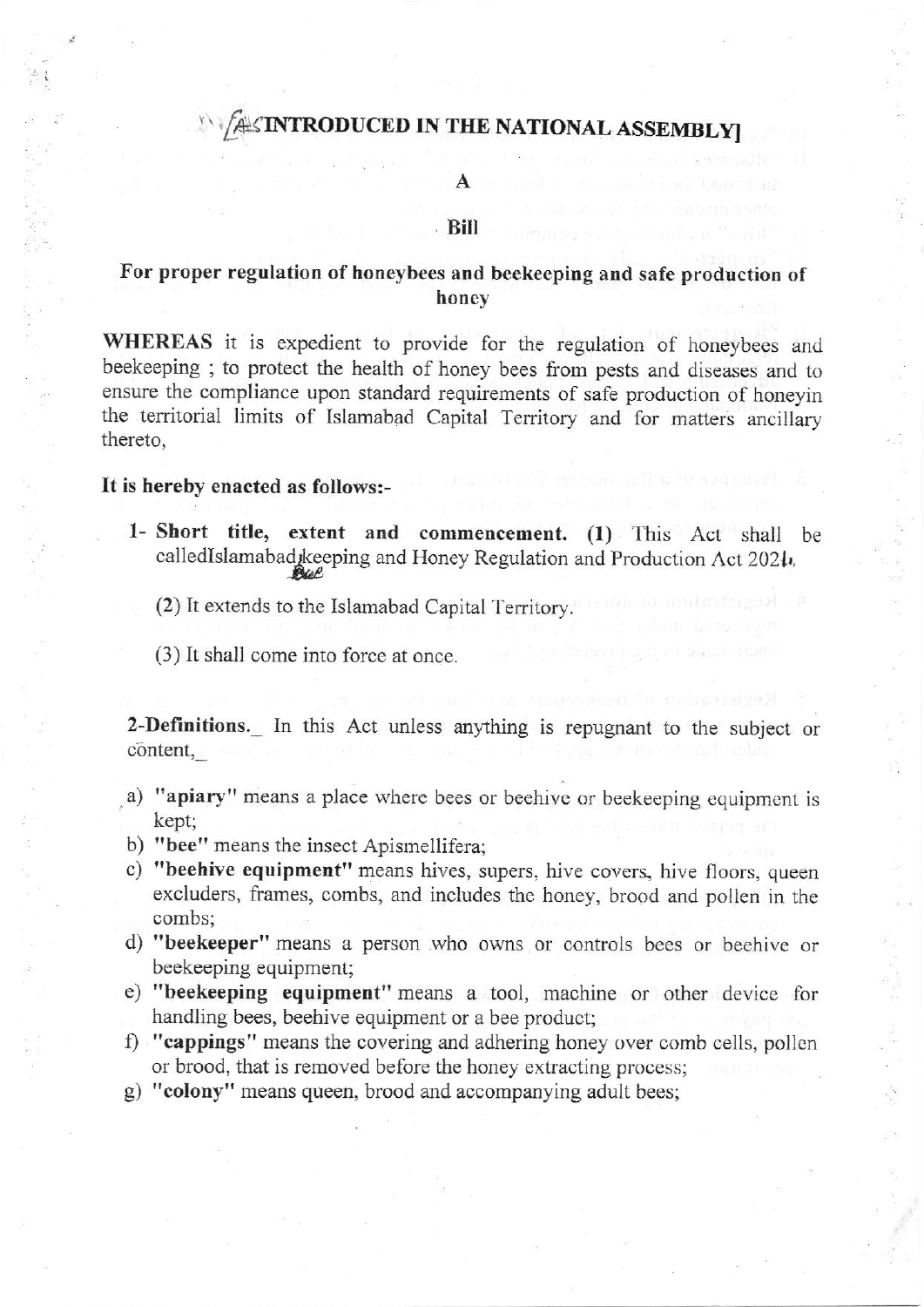- h) "comb" means a structure of cells composed of beeswax;
- i) "disease" includes American foulbrood, European foulbrood, chalkbrood, sacbrood, bee moths, the Mediterranean flour moth, nosema, acarine and any other disease or pest included by regulation;
- j) "hive" means beehive equipment inhabited by live bees;
- k) "Inspector" means an inspector appointed under the Food Department of ICT or directly under the Ministry of Food Security and Agricultural Research.
- l) "Requirements for safe production of honey" means the regulations regarding food safety, grading, packaging, labelling, transporting, advertising and sale of honey issued by the Ministry in consultation with National Agricultural Research Council.
- 3- Issuance of a Bee master Certificate. The minister may issue a bee master certificate to a beekeeper or other person found to be qualified by an examiner appointed by the minister.
- 4- Registration of apiaries. A person must not keep bees except in an apiary registered under this Act or for which an application for registration has been made in the preceding 15 days.
- 5- Registration of beekeepers and land for apiary. (1) A person must not own or possess bees or beehive equipment unless the person is registered under this Act or has applied for registration within the preceding 15 days.

 $(2)$  A person must not allow bees to be kept on land owned or occupied by the person unless the land is registered under this Act as the location of an apiary.

(3)An inspector who has reasonable causc to believc that a pcrson is contravening this section may seize and destroy or otherwise dispose of bees or beehive equipment in the possession of or owned by the person.

6- Certificate of registration. (1) Subject to this Act and the regulations, and on payment of the prescribed fee by an applicant, the minister or any person appointed by him may register the applicant and issue a certificate of registration.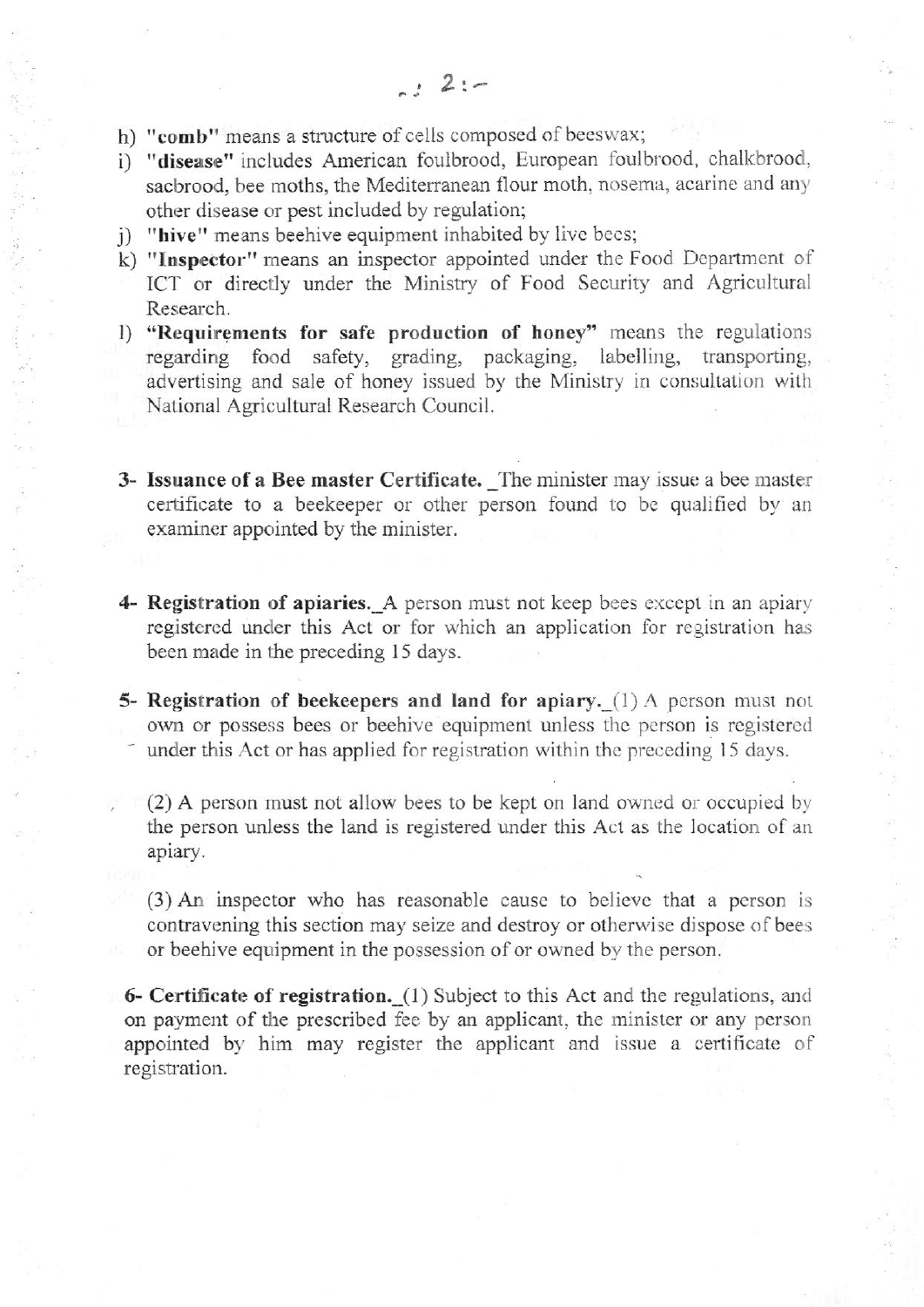$(2)$  A certificate of registration must not be issued for an apiary in a new location that is so close to a registered apiary or an cstablished honcy extracting plant that it may interfere with normal beekeeping operations at the apiary or plant, or that there may be danger of the spread of diseasc.

7- Cancellation. The minister may cancel a certificate of registration

(a) if, in the minister's opinion, the holder has ceased to be a beekecpcr or has failed to comply with this Act, the regulations or an order made under this Act,

(b) for an apiary where bees are not kept and have not been kept for a period of l8 months beginning on ary January first, or

(c) with the holder's consent.

8- Notice of cancellation. (1) If registration or a certificate of registration is cancelled, the minister must promptly give notice of the cancellation to the beekeeper by registered mail addressed to the beekeeper's Iast known recorded address.

 $(2)$  The notice must also advise the beekeeper of the right to appeal.

**9- Appeal.** (1) Land owners or beekeepers may appeal the cancellation of their registration or certificate of registration within 30 days of receiving the notice by delivering to the head, apiculture branch, a written appeal and a certified cheque in the amount set by regulation, by way of deposit.

(2) An appeal board, consisting of the head, National Agricultural Research Council , and 2 persons appointed by the minister, one of whom must be an elected ................, must meet within 30 days.

(3) If the appeal is allowed the deposit must be retumed to the person appealing, but if the appeal is dismissed the deposit is forfeited to the govemment.